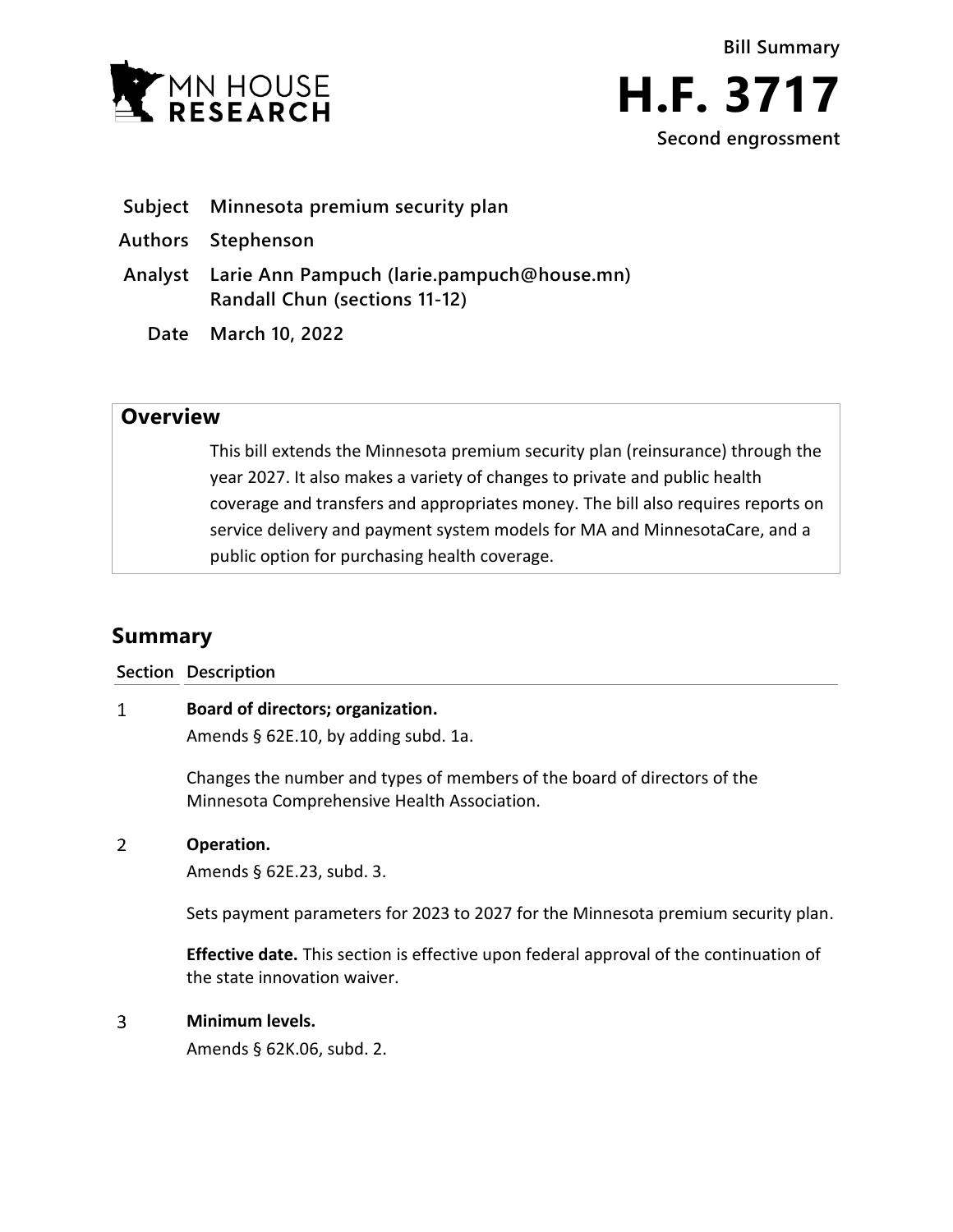Requires a health carrier that offers an individual catastrophic or bronze level health plan within a service area to also offer a platinum level health plan, in addition to a silver level and gold level health plan.

**Effective date.** This section is effective January 1, 2023, and applies to health plans offered, issued, or renewed on or after that date.

#### $\overline{4}$ **Postnatal care.**

Adds § 62Q.521. (a) Defines "comprehensive postnatal visit."

(b) Requires health plans to cover: a comprehensive postnatal visit not more than three weeks from the date of delivery; any postnatal visits recommended by a health care provider between three and 11 weeks from the date of delivery; and a comprehensive postnatal visit 12 weeks from the date of delivery.

(c) States that these requirements are separate from and cannot be met by a visit under § 62A.0411 (postdelivery care for certain maternity stays of less than a specified minimum duration).

**Effective date.** This section is effective January 1, 2023, and applies to health plans offered, issued, or renewed on or after that date.

#### 5 **Prescription drug benefits.**

Amends § 62Q.81, by adding subd. 6.

(a) Requires that 25 percent of the individual health plans offered by an insurer apply a predeductible flat-dollar amount co-pay structure for prescription drugs.

(b) Requires that 25 percent of the small group health plans offered by an insurer apply a predeductible flat-dollar co-pay structure for prescription drugs.

(c) Limits the highest co-pay under this subdivision to 1/12 of the plan's out-ofpocket maximum.

(d) Requires the co-pay structure for prescription drugs under this subdivision to be graduated and proportionate.

(e) Requires individual and small group health plans offered under this subdivision to be clearly named, marketed in the same way as other health plans, and offered for purchase to any individual or small group.

(f) Clarifies that this subdivision does not apply to catastrophic plans, grandfathered plans, large group health plans, health savings accounts (HSAs), qualified high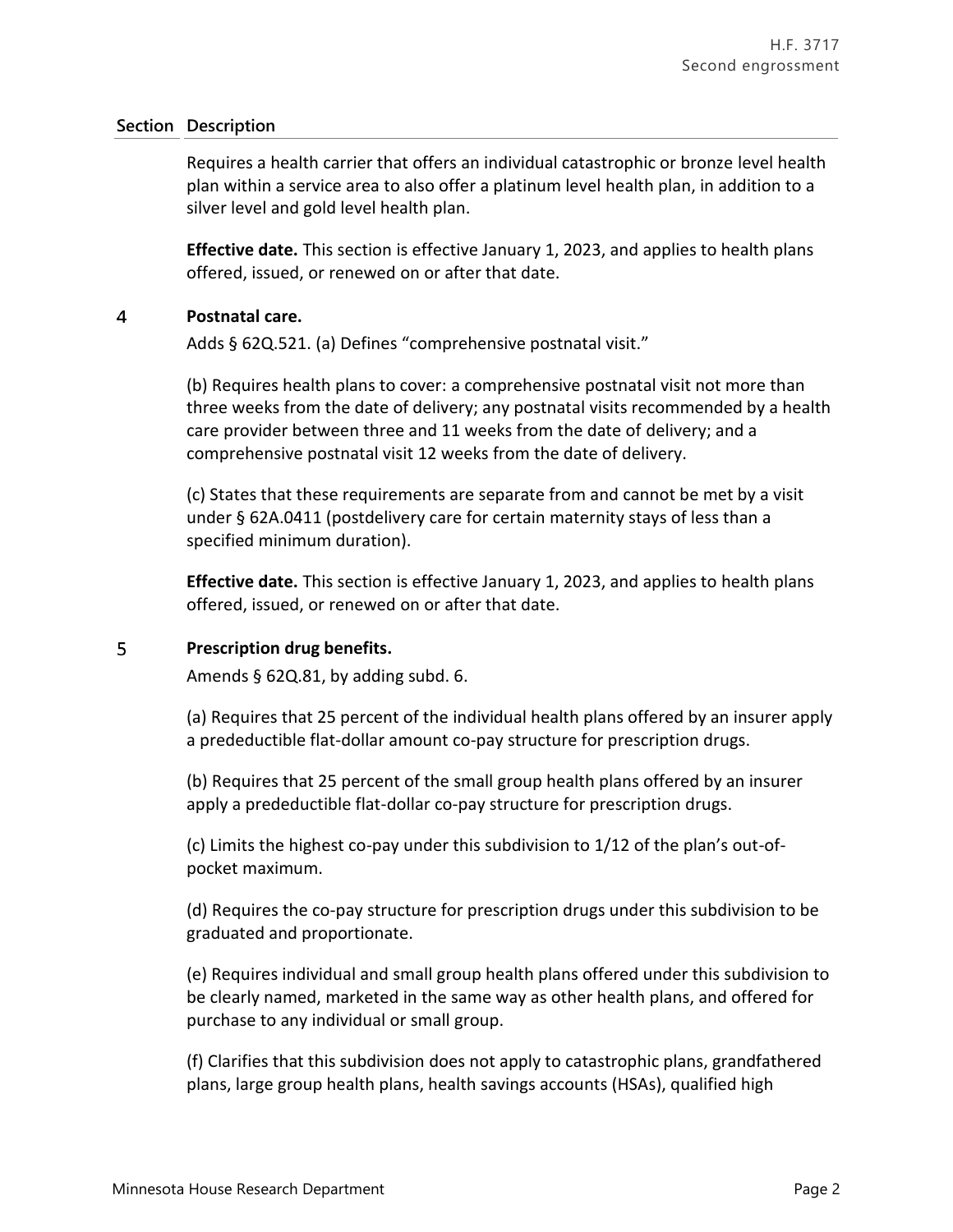deductible health benefit plans, limited health benefit plans, or short-term limited duration health insurance policies.

(g) Prohibits health plan companies and pharmacy benefit managers from delaying or dividing payment to a pharmacy or pharmacy provider, because of the copayment structure of a health plan offered pursuant to this subdivision.

(h) Requires health plans to meet the requirements of this subdivision separately for plans offered through MNsure under chapter 62V and plans offered outside of MNsure.

**Effective date.** This section is effective January 1, 2024, and applies to individual and small group health plans offered, issued, or renewed on or after that date.

#### 6 **Postnatal care.**

Amends § 256B.0625, by adding subd. 3i. Provides MA coverage for comprehensive postnatal visits as defined in § 62Q.521.

**Effective date.** This section is effective January 1, 2023.

#### $\overline{7}$ **Cost-sharing.**

Amends § 256L.03, subd. 5.

Requires MinnesotaCare to adjust cost-sharing for covered services to maintain an actuarial value of no less than 94 percent.

#### 8 **Minnesota premium security plan funding.**

Amends Laws 2017, chapter 13, article 1, § 15, as further amended.

Transfers out funds remaining in the premium security plan account on June 30, 2029.

**Effective date.** This section is effective upon federal approval of the continuation of the state innovation waiver.

#### 9 **Plan year 2023 proposed rate filings for the individual market.**

Amends Laws 2021, First Special Session chapter 7, article 15, § 3.

Sets rate filing deadline of July 9, 2022, for 2023 individual health plan rates. Requires health plan carriers, when filing rates for years 2023 to 2027, to include in their rate filings the impact the Minnesota premium security plan payments have on premiums.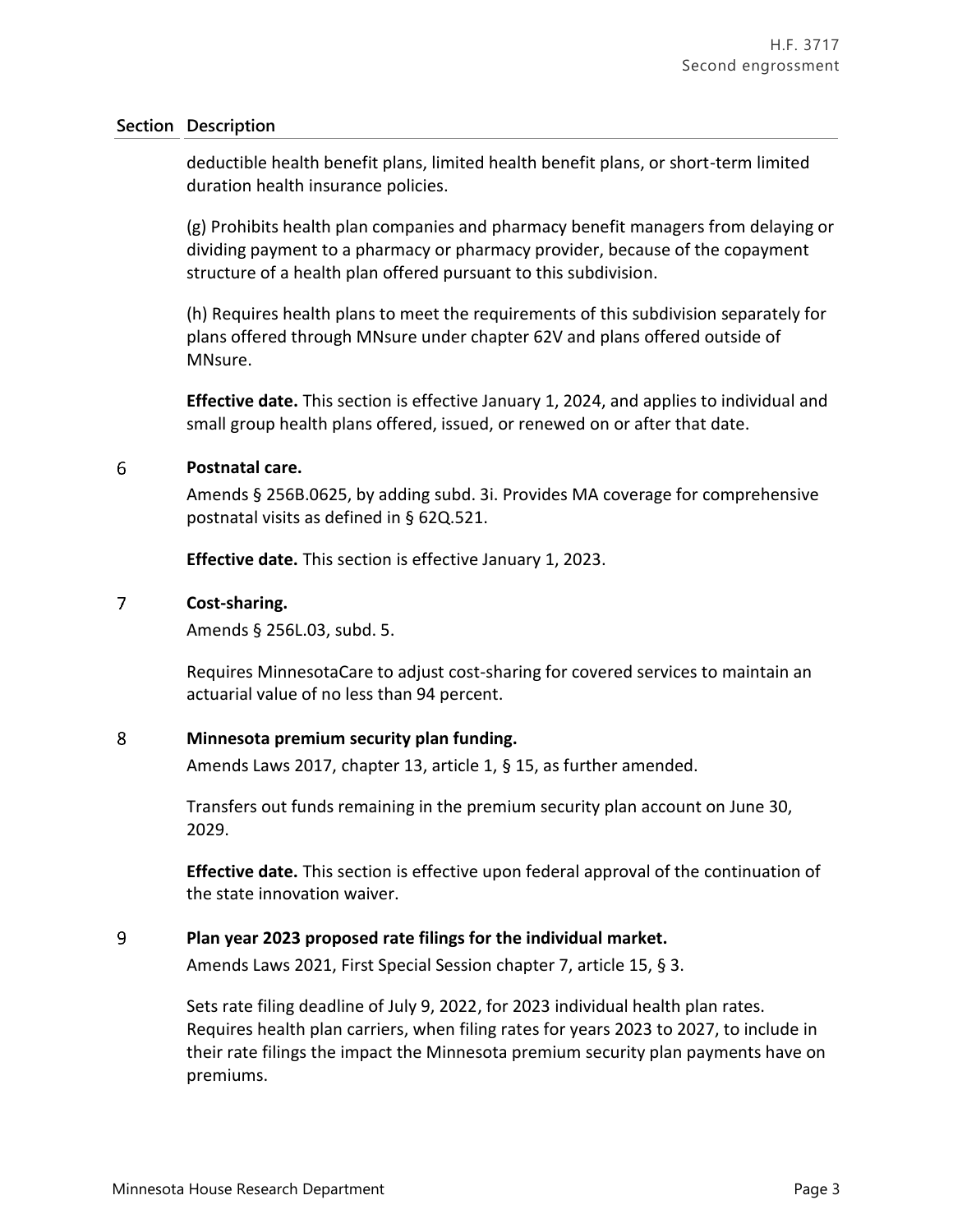**Effective date.** This section is effective upon federal approval of the continuation of the state innovation waiver.

#### 10 **Mental Health Parity and Substance Abuse Accountability Office.**

Establishes an office of mental health parity and substance use accountability within the Department of Commerce. The office must create and execute strategies to implement state and federal laws regarding mental health parity and substance use disorder coverage. The office may oversee compliance reviews, conduct and lead stakeholder engagement, review consumer and provider complaints, and service as a resource for ensuring health plan compliance with mental health and substance abuse requirements.

#### 11 **Delivery reform analysis report.**

Requires the commissioner of human services to present to the legislature, by January 15, 2024, a report comparing service delivery and payment models for MinnesotaCare and certain MA enrollees. Requires the current delivery model to be compared with at least two alternative models, which must include a state-based model in which the state bears insurance risk and may contract with a third-party administrator for claims processing and plan administration. Specifies other report requirements.

#### 12 **Proposal for a public option.**

Requires the commissioner of human services, in consultation with other entities, to develop a proposal for a public option program. Allows the proposal to consider multiple public option structures, at least one of which must incorporate expanded enrollment through MinnesotaCare. Specifies requirements for the public option and public option proposals. Requires the commissioner to report to the legislature by December 15, 2023.

#### 13 **Transfer.**

Requires the commissioner of management and budget to transfer \$42,465,000 from the general fund to the health care access fund by June 30, 2024, for state basic health plan costs related to the loss of federal revenue associated with the extension of the premium security plan through plan year 2023. This is a onetime transfer.

**Effective date.** This section is effective January 1, 2023, but only if the continuation of the state innovation waiver is approved and results in a loss of federal revenue for the state basic health plan for plan year 2023.